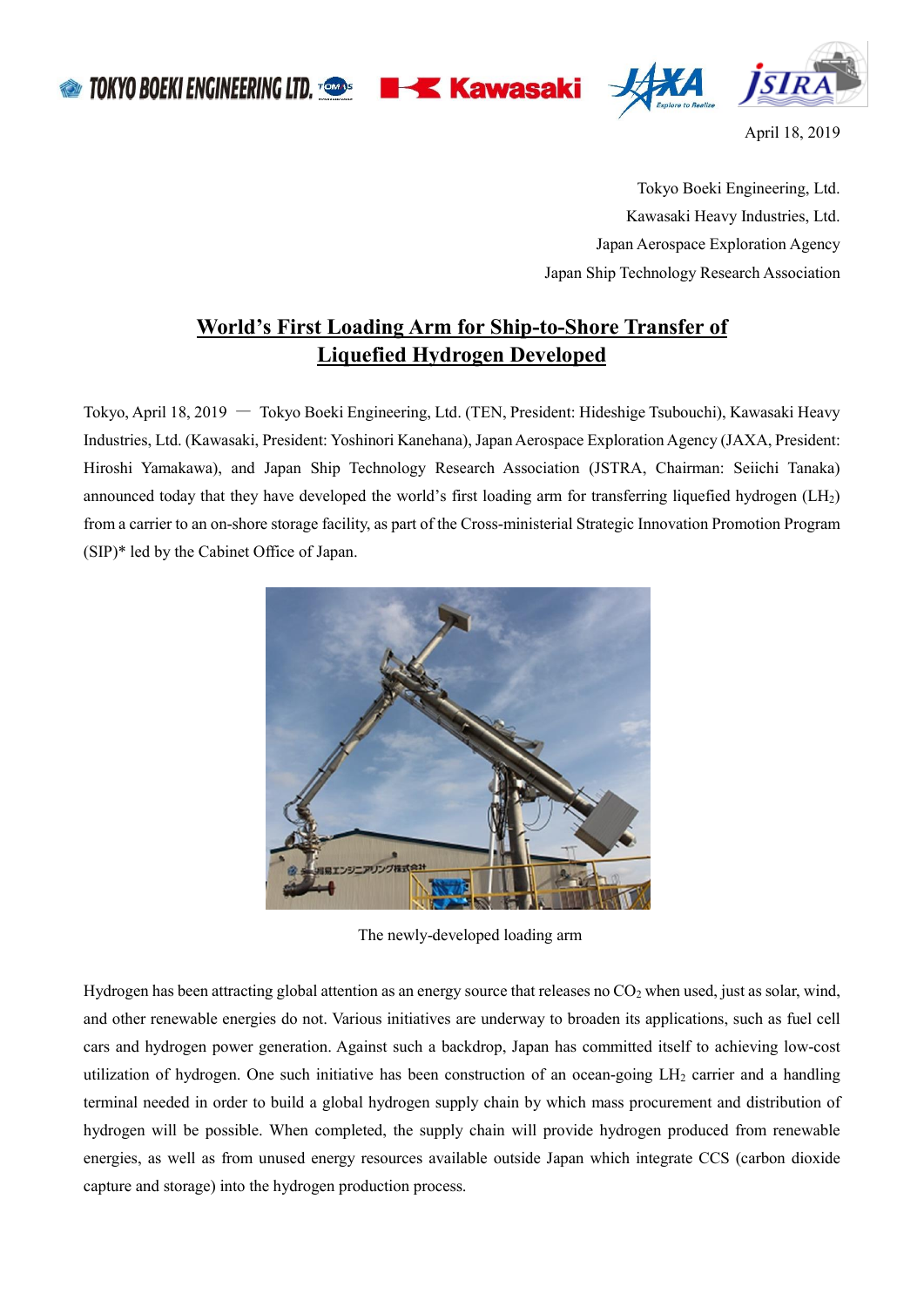Because marine transport of LH<sup>2</sup> by a dedicated carrier is unprecedented, the four organizations have developed one of the key components for connecting carriers and on-shore terminals ― a loading arm for LH<sup>2</sup> transfer. Since the temperature of LH<sup>2</sup> is lower than the liquefaction temperature of air, using loading arms which were designed for liquefied natural gas (LNG) and developed based on earlier technology would run the risk of fire, because during  $LH_2$  transfer, liquid oxygen ( $LO_2$ ) may be generated on piping surfaces. To prevent such generation, a structural design has been developed that provides high thermal insulation performance and ensures safety.

Following are the three key features of this loading arm:

1. A double-walled vacuum insulation structure that provides high thermal insulation performance

By providing a vacuum between the outer and inner pipes, a high level of insulation is achieved, maintaining the surface temperature of the outer pipe at close to the ambient temperature and precluding  $LO<sub>2</sub>$  generation.

2. A highly-flexible swivel joint for the piping that permits 360-degree rotation while maintaining high thermal insulation

This joint enables piping to be used in ways which do not compromise the double-walled vacuum insulation feature. It also accommodates various berthing positions and/or movement of the vessel, and at the same time achieves a tight seal that prevents hydrogen  $-$  a tiny molecule  $-$  from leaking.

3. An emergency release system (ERS) that safely interrupts LH<sup>2</sup> transfer in the event of an emergency An ERS is incorporated in the loading arm to respond to emergency situations such as earthquakes or tsunamis during LH<sub>2</sub> transfer by quickly shutting the valves of the pipes and safely disconnecting them from each other so that the carrier can leave shore immediately.

The loading arm was developed jointly by TEN, which possesses expertise in developing and manufacturing LNG loading arms, and Kawasaki, which has seasoned experience in manufacturing LH<sub>2</sub>-related equipment and systems, with JSTRA acting as development project leader, utilizing its extensive research on various marine vessel technologies.

The swivel joints and ERS which are signature to this loading arm went through a series of LH<sub>2</sub> performance verification tests at Noshiro Rocket Testing Center in Akita Prefecture, Japan, which is operated by JAXA, an aerospace research and development institute with ample knowledge of LH<sup>2</sup> as a rocket fuel. The tests involved disconnecting the ERS filled with  $L_{12}$ , as well as 400,000 sequential rotations of the swivel joint, to ensure a high level of safety and durability over time.

The ERS developed here will be applied to a demonstration project regarding marine transport of  $LH_2$  — "The Demonstration Project for Establishment of Mass Hydrogen Marine Transportation Supply Chain Derived from Unused Brown Coal" ―subsidized by the New Energy and Industrial Technology Development Organization (NEDO). To advance the utilization of hydrogen and realize a sustainable society, we will be focusing on the establishment of international standards for the loading arm in view of its commercialization in the future, and on the development of an upgraded version with larger capacity.